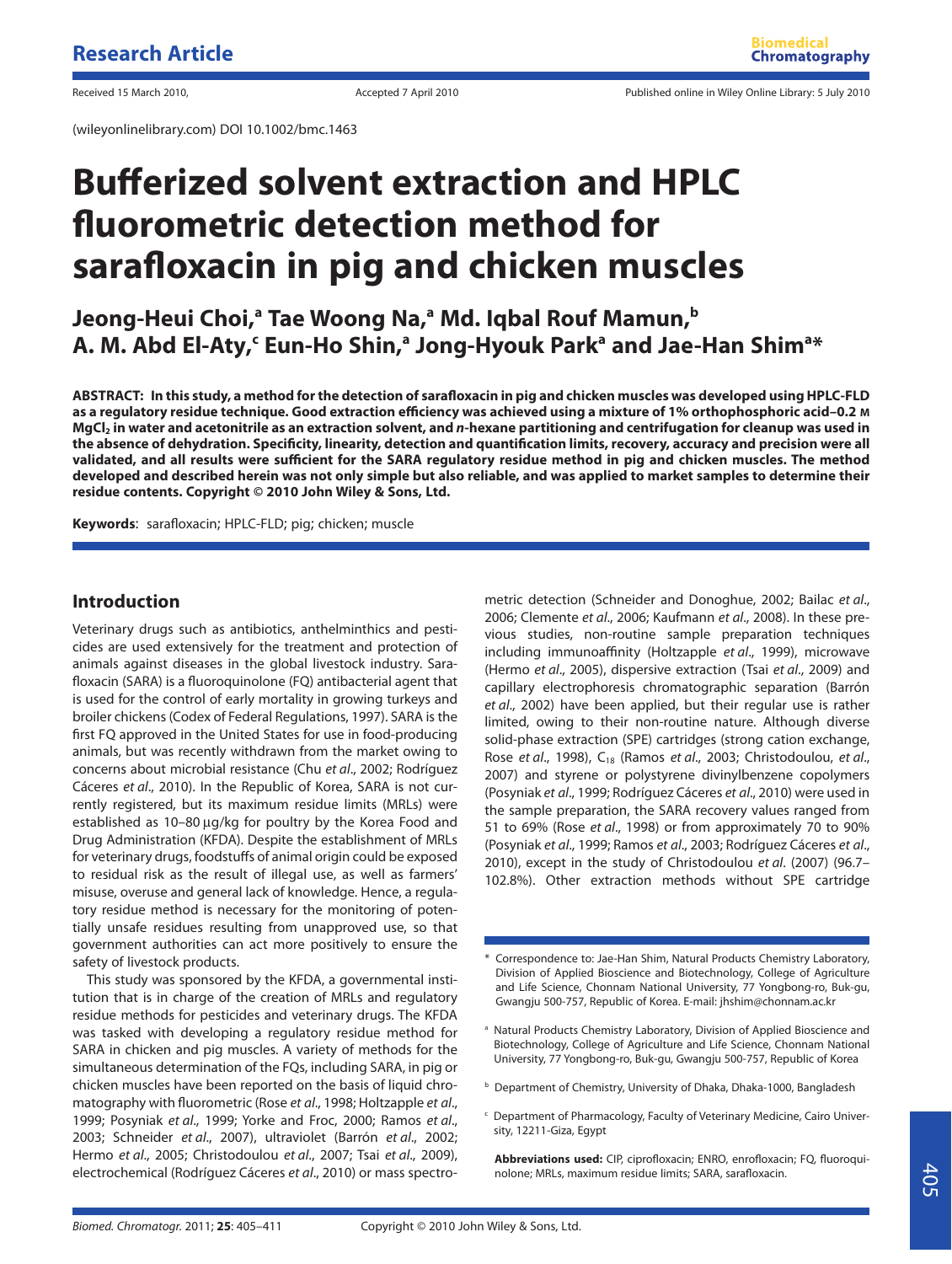cleanup yielded recovery results of 71% (Yorke and Froc, 2000) or between 74.1 and 85.7% (Schneider et al., 2007). Mass spectrometry usually evidences high sensitivity but requires more instrument time; this requirement can occasionally exceed instrument availability in routine surveillance laboratories (Nochetto et al., 2009). The principal objective of this study was to devise an improved method without SPE cleanup which would be effective and sensitive for the determination of SARA in chicken and pig muscles, and which could be applied as a regulatory residue method.

# **Experimental**

## **Chemicals and Reagents**

Sarafloxacin hydrochloride (SARA, 93.5%) was purchased from Dr Ehrenstorfer GmnH (Augsburg, Germany). Enrofloxacin (ENRO, 99.9%) and ciprofloxacin (CIP, 99.9%) were obtained from Riedel-de Haën (Seelze, Germany). HPLC-grade acetonitrile (MeCN) and analytical-grade n-hexane, sodium hydroxide and anhydrous sodium sulfate were provided by Merck (Darmstadt, Germany). Analytical-grade orthophosphoric acid and magnesium chloride were purchased from Sigma-Aldrich (Missouri, USA).

## **Standard Solutions**

Stock solutions of SARA and ENRO were prepared in methanol at a concentration of 100 µg/mL, whereas CIP was melted with a mixture of 0.025 M orthophosphoric acid (pH 3 adjusted using sodium hydroxide)– MeCN (8:2, v/v). Working solutions were prepared via serial dilutions of stock solution of SARA with 0.025 M orthophosphoric acid (pH 3)–MeCN (8:2, v/v) at eight different levels. The SARA concentrations of the working solutions were 0.25, 0.5, 1, 1.5, 2, 2.5, 5 and 10 µg/mL. ENRO and CIP were used in the pig and chicken muscles, respectively, as internal standards. Standard solutions were stored at -24°C in amber bottles.

#### **Preparation of Calibration Curves in Matrices**

Calibration curves of SARA were constructed by spiking 0.1 mL of each standard working solution (eight different concentrations) into blank pig or chicken muscle samples (5 g) in order to obtain final concentrations of 5, 10, 20, 30, 40, 50, 100 and 200 µg/kg. The internal standards, ENRO and CIP, were also added to the pig and chicken muscles, respectively. These calibration samples were obtained via the sample preparation procedures described below, in triplicate, and then analyzed via HPLC-FLD.

## **High-performance Liquid Chromatography**

The HPLC system utilized in this study consisted of a Shimadzu (Japan) model SCL-10A VP system controller, model LC-6 AD binary pump, a CTO-20A column oven, a spectrofluorometric detector (RF-10 A) and the CLASS VP computing program. An Aqua C<sub>18</sub> 200 Å (250  $\times$  4.6 mm i.d., 5 µm particle size, Phenomenex, California, USA) column protected by an AQ  $C_{18}$ analytical guard cartridge ( $4 \times 3$  mm, Phenomenex) was used to separate the FQs from the sample extracts flowed in mobile phase with 0.025 M orthophosphoric acid (pH 3)-MeCN (78:22). The 20  $\mu$ L samples were carried by the mobile phase into the column, which was kept in an oven at 40°C at a flow rate of 1 mL/min. The FQs were detected with a fluorescence detector at an excitation wavelength of 275 nm and an emission wavelength of 460 nm. All solvents were filtered (0.45  $\mu$ m) and degassed prior to use.

#### **Sample preparation**

Pig and chicken muscles were purchased from a supermarket located in Gwangju (Republic of Korea) and confirmed as a blank via a preliminary trial. The samples were then chopped into pieces and separately homogenized with a blender. The homogenized samples were stored in a freezer

at -24°C until analyzed. An approximately 5 g representative sample of homogenized muscle was placed into a 50 mL high-density polyethylene centrifuge tube along with ENRO (for pig) or CIP (for chicken), and 20 mL of a mixture of 1% orthophosphoric acid–0.2 M MgCl<sub>2</sub> in water and MeCN (1:4, v/v) was added. The sample was shaken in a vortex mixer for 1 min, followed by 30 min in a mechanical shaker (EYELA, Japan), and centrifuged for 10 min at 6000 rpm at 4°C. The supernatant was then transferred to a 50 mL conical polypropylene tube and mixed vigorously with 8 mL of n-hexane for 3 min to remove fatty materials. The aliquot (8 mL) of the bottom layer was then transferred into a 100 mL evaporating flask and evaporated to 1 mL with a rotary vacuum evaporator at a bath temperature not exceeding 50°C. The concentrated extract was then transferred to a graduated 5 mL polypropylene tube and the evaporating flask was washed with 0.025 M orthophosphoric acid (pH 3)–MeCN (8:2, v/v). The wash extract was combined with the extract in the graduated polypropylene tube, and the total volume was adjusted quantitatively to 2 mL. The aliquot (1 mL) of the extract was then transferred into another 2 mL microcentrifuge tube and centrifuged for 10 min at 9000 rpm. The aqueous layer was filtered (0.2  $\mu$ m, PTFE), and then injected into the HPLC-FLD.

# **Results and Discussion**

## **Optimization of Sample Extraction**

Sample extraction procedures were optimized from the preliminary experiments, which were conducted via sequential trials consisting of the spiking of SARA into chicken muscle at 100  $\mu$ g/ kg, vigorous shaking with 20 mL of extraction solvent (acid– MeCN mixture, 1:4, v/v) for 30 min, 10 min of centrifugation at 6000 rpm at 4°C, mechanical shaking of the supernatant with n-hexane, dehydration of the aqueous aliquot with 7 g of anhydrous sodium sulfate, evaporation to 1 mL with a rotary vacuum evaporator, reconstitution with 0.025 M orthophosphoric acid (pH 3)–MeCN (8:2, v/v), centrifugation of the aliquot for 10 min at 9000 rpm at 4°C and HPLC-FLD detection. Since the extraction with buffer resulted in a turbid extract and required further cleanup (Yorke and Froc, 2000; Schneider et al., 2007), different acid buffers or their various concentrations mixed with MeCN were evaluated as extraction solvents. Unfortunately, relatively low recoveries were obtained from 1% orthophosphoric acid, 2% acetic acid, 2% formic acid and 5% acetic acid: 75.5, 74.0, 70.9, and 76.5%, respectively. In the results of the tests with various concentrations from 0.1 to 5.0% of orthophosphoric acid, 1% orthophosphoric acid was selected as an acid buffer (Fig. 1). However, because the recovery yields were low as before, 0.2  $M$  MgCl<sub>2</sub> was mixed with 1% orthophosphoric acid, in accordance with the methods described by Schneider et al. (2007), so that the presence of magnesium ions improved the recovery of the FQs in chicken muscles. A mixture of 1% orthophosphoric acid–0.2 M  $MgCl<sub>2</sub>$  in water and MeCN (1:4, v/v) was applied as an extraction solvent, but its recovery was slightly increased, to 78.4%. As another attempt to increase recovery, dehydration with anhydrous sodium sulfate was skipped; this induced dramatically enhanced recovery, to 90.8%. This result was similar to that of the study of Roybal et al. (1997), in which it was reported that an insufficient introduction of anhydrous sodium sulfate exerted a negative effect on SARA recovery in milk. Anhydrous sodium sulfate absorbs not only moisture, but also SARA in the extracts, because SARA is soluble in acidic aqueous solvents.

In the reconstitution step, the ratio of MeCN (0.025 M orthophosphoric acid (pH 3)–MeCN, 5:5, v/v) and the pH of 0.025 M orthophosphoric acid [0.025 M orthophosphoric acid (pH 1.5)– MeCN, 8:2, v/v] were assessed; however, the chromatography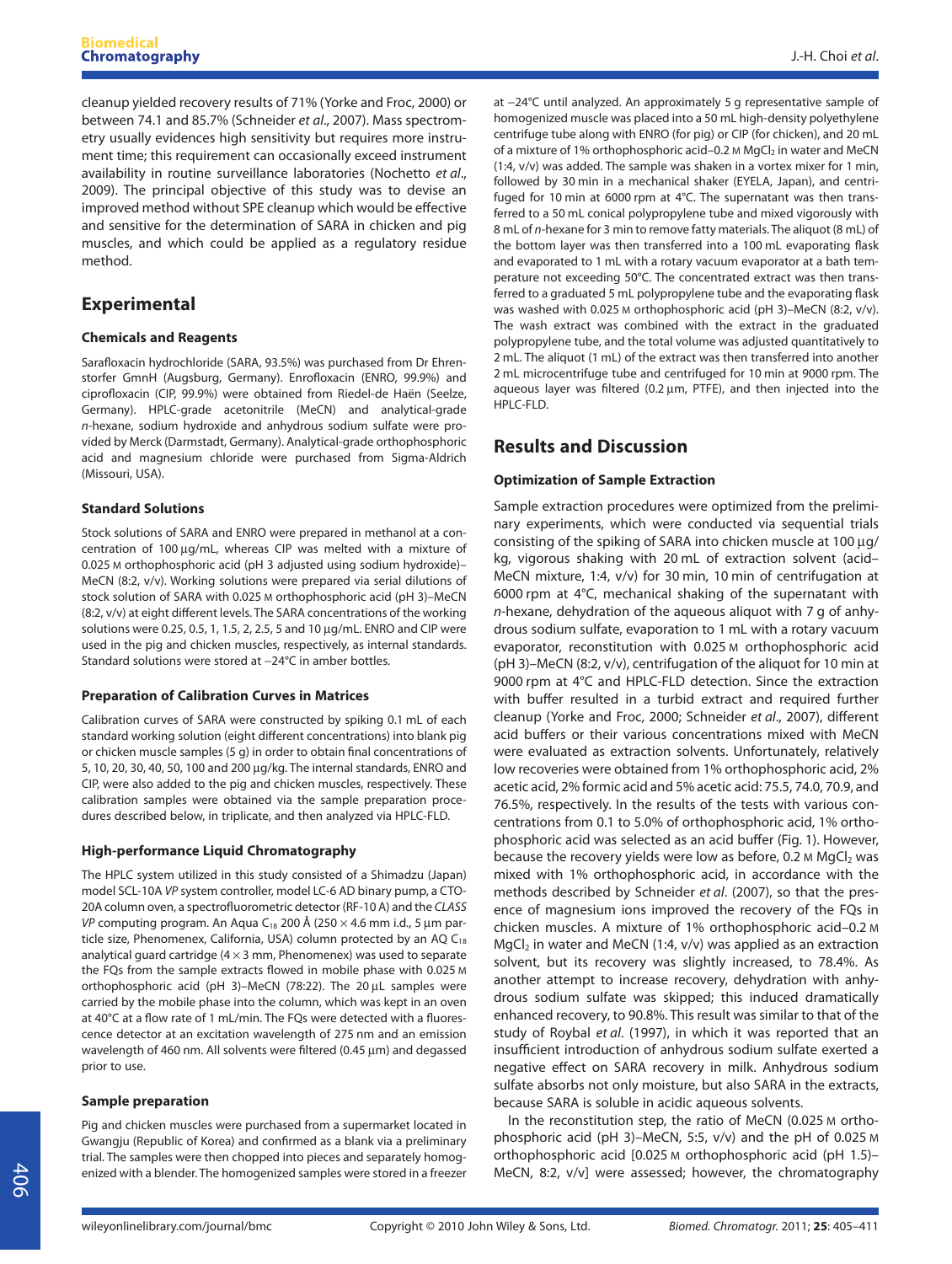

**Figure 1.** Effect of various percentages of orthophosphoric acid in the mixture with MeCN (1:4, v/v) on the extraction recovery of SARA in chicken muscles.



**Figure 2.** Effect of various reconstitution solvents on peak symmetry of SARA in chicken muscle extract: (A) 0.025 M orthophosphoric acid (pH 3)–MeCN (5:5, v/v); (B) 0.025 M orthophosphoric acid (pH 1.5)–MeCN (8:2, v/v); (C) 0.025 M orthophosphoric acid (pH 3)–MeCN (8:2, v/v).

results were unacceptable, due to an asymmetric peak of SARA. However, a mixture of 0.025 M orthophosphoric acid (pH 3) and MeCN (8:2, v/v) generated a symmetric and sharp peak (Fig. 2), and it was possible to precipitate the remaining sample co-extracts after the previous shaking with n-hexane to defat the extract. These defatting and/or deproteinizing steps without SPE rendered the extraction procedure more rapid, simple, and selective, and also enhanced the specificity of the chromatographic method.

# **Chromatographic Analysis**

To detect SARA, ENRO and CIP on a HPLC-FLD, 0.025 M orthophosphoric acid (pH 3)–MeCN (78:22, v/v) as a mobile phase and an AQUA<sup>™</sup> C<sub>18</sub> polar-endcapped column were utilized in this study, in a slightly modified version of the previous study of Marazuela and Moreno-Bondi (2004). In that study, it was determined that AQUA™ endcapped with hydrophilic (polar) functional

groups enabled the separation of polar compounds in highly aqueous mobile phases, thereby permitting a fast column equilibration, as compared with the conventional  $C_{18}$  column method. Good sensitivity and separation for the three FQs were noted under the above-described analytical conditions.

Ideally, an internal standard should exhibit physicochemical properties similar to those of the analyte (Garcia et al., 2000). For this reason, ENRO and CIP (both of which have chemical structures similar to SARA) were utilized as internal standards. The two FQs were efficiently extracted and separated from the muscle samples. ENRO was selected for the pig muscles and CIP for the chicken muscles, owing to interferences in each sample.

# **Method Validation**

**Specificity.** The specificity of the method developed herein was evaluated by testing representative blank muscle samples ( $n = 3$ ) to confirm the absence of potential interfering compounds at the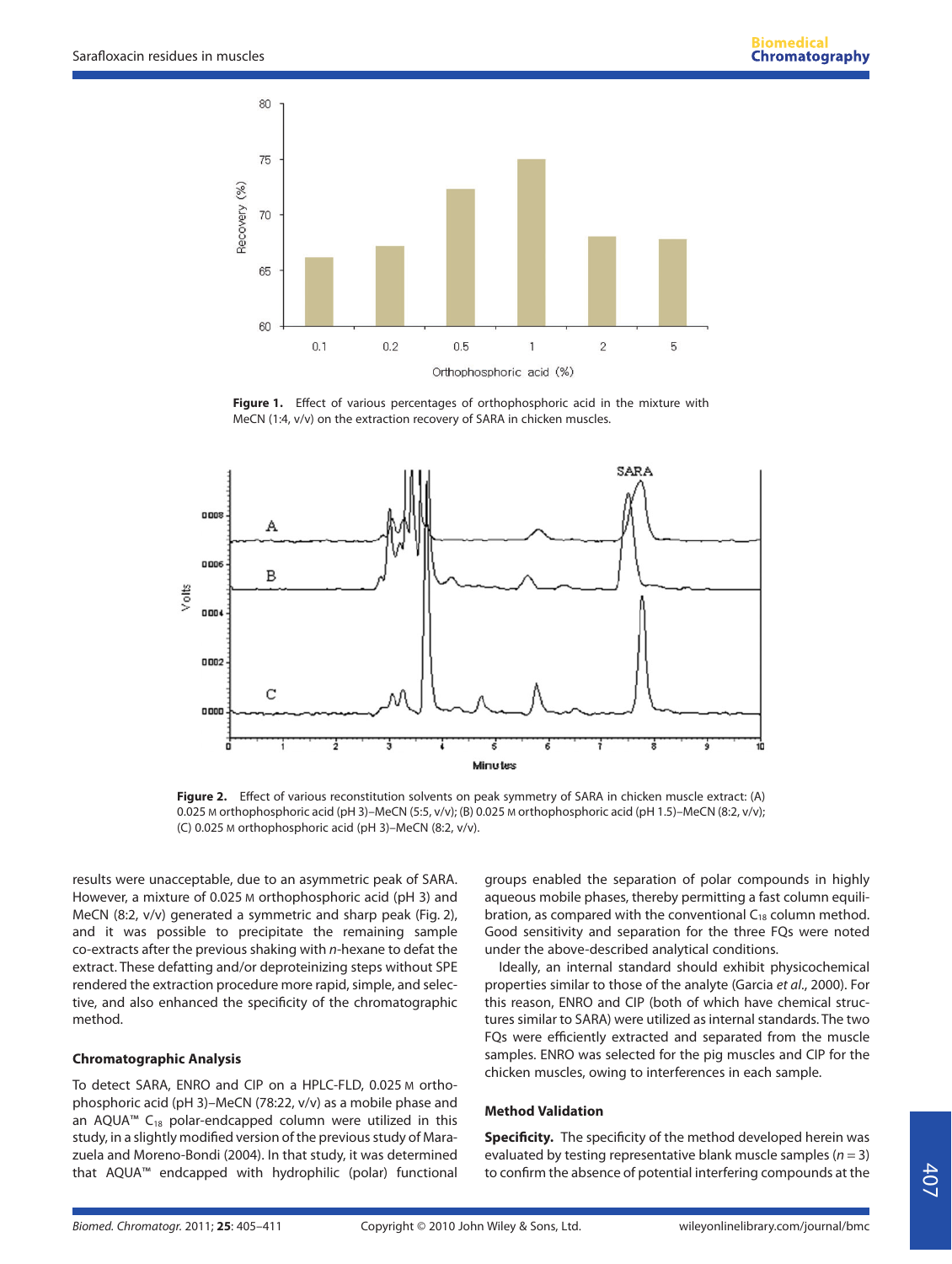

Figure 3. Typical chromatograms of standard ENRO (IS) and SARA at 0.01 and 0.02 µg/mL (A); blank pig muscle (B); and spiked pig muscle at 0.01 and 0.02 mg/kg (C).

elution times of the analytes in the same chromatographic run as is shown in the blank chromatograms. Figures 3 and 4 show representative chromatograms of blank muscles and spiked muscles with mixtures of SARA and ENRO or CIP. Retention times were 4.79, 5.66 and 7.58 for CIP, ENRO, and SARA, respectively. According to our results, no interfering endogenous peaks appeared at these retention times, and the retention times of the tested FQs at the spiked samples were completely consistent with that of the standard solution. All of the FQs were eluted as separate symmetric peaks. Additionally, the run time was adequate within the capacity of numerous samples assessed on a daily basis.

**Linearity.** Matrix-matched calibration curves were constructed by determining the peak area ratio of SARA to the internal standards at eight specific points. The linearity of the method was well demonstrated over a concentration range of  $5-200 \mu q/kg$ , with an  $r^2$  value of  $\geq$ 0.999.

**Limit of detection and quantification.** Limits of detection (LOD) and limits of quantification (LOQ) were determined on the basis of the standard deviation of the response and the slope. The LOD and LOQ are calculated by multiplying  $\sigma$ /S by 3.3 and 10 respectively, where S is the slope of the calibration curve and  $\sigma$  is the standard deviation of blank samples' responses (ICH, 1996). The LOD and LOQ in the pig muscles were 1.1 and 3.4 ug/kg, and 1.7 and 5.1 ug/kg in chicken muscle, respectively; these values were lower than the MRL of SARA, according to measurements conducted in the Republic of Korea. Therefore, sensitivity was thoroughly evaluated in order to investigate SARA residues in the pig and chicken muscles.

**Recovery.** Recovery was evaluated with pig and chicken muscles spiked at 5, 10, and 20 µg/kg, with six replicates per concentration. The recovery values for the pig and chicken muscles are listed in Table 1. The average recoveries (means  $\pm$ SD) ranged from 94.4  $\pm$  4.6 to 97.8  $\pm$  5.1% in the pig muscles and from 95.8  $\pm$  4.8 to 106.0  $\pm$  5.3% in the chicken muscles, respectively. The ranges of RSDs were from 4.8 to 6.2% in the pig muscles and from 4.2 to 5.0% in the chicken muscles.

**Accuracy and precision.** Precision was determined by assessing reproducibility and repeatability. Repeatability was evaluated via intra-laboratory analyses (intra- and inter-day) in this study, because reproducibility is difficult to achieve in the context of inter-laboratory analyses. Intra-laboratory analyses were conducted via intra-day analysis, using spiked pig and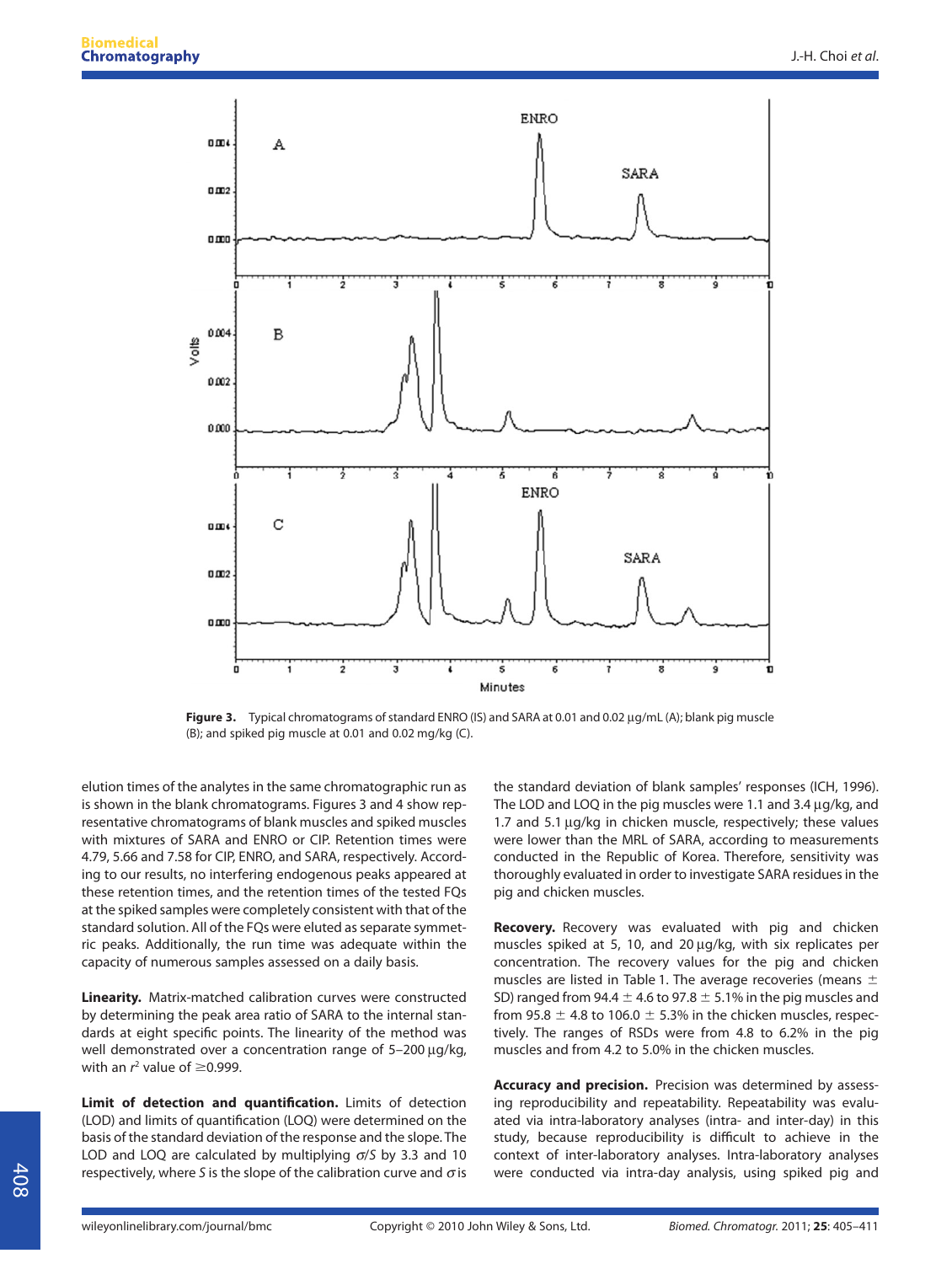

Figure 4. Typical chromatograms of standard CIP (IS) and SARA at 0.01 and 0.03 µg/mL (A); blank chicken muscle (B); and spiked chicken muscle at 0.01 and 0.03 mg/kg (C).

| Table 1.                                                                            | Recovery, limit of detection, and limit of quantification of SARA in pig and chicken muscles using HPLC-FLD |                            |                              |         |             |             |                 |  |
|-------------------------------------------------------------------------------------|-------------------------------------------------------------------------------------------------------------|----------------------------|------------------------------|---------|-------------|-------------|-----------------|--|
| Muscle                                                                              |                                                                                                             | Concentration $(\mu q/kg)$ | Recovery ( $M^a \pm SD$ , %) | RSD (%) | LOD (uq/kg) | LOQ (µg/kg) | $MRLb$ (µg/kg)  |  |
| Pig                                                                                 | 5                                                                                                           |                            | $95.1 \pm 5.9$               | 6.2     | 1.1         | 3.4         | Not established |  |
|                                                                                     | 10                                                                                                          |                            | $94.4 \pm 4.6$               | 4.8     |             |             |                 |  |
|                                                                                     | 20                                                                                                          |                            | $97.8 \pm 5.1$               | 5.2     |             |             |                 |  |
| Chicken                                                                             | 5                                                                                                           | (MRL/2)                    | $95.8 \pm 4.8$               | 5.0     | 1.7         | 5.1         | 10              |  |
|                                                                                     | 10                                                                                                          | $(MRL \times 1)$           | $106.0 \pm 5.3$              | 5.0     |             |             |                 |  |
|                                                                                     | 20                                                                                                          | $(MRL \times 2)$           | $97.1 \pm 4.0$               | 4.2     |             |             |                 |  |
| <sup>a</sup> Mean of six replicates.<br><sup>b</sup> KFDA in the Republic of Korea. |                                                                                                             |                            |                              |         |             |             |                 |  |

chicken muscles at three different concentrations (20, 50, and 100 µg/kg) for one day; inter-day analyses were conducted at the same concentrations for three separate days. These concentrations were higher than the recovery concentrations, but were included in the linear range; all experiments were conducted in six replicates per specified concentration. The accuracy was described as the percentage of recovery by comparing the measured concentration to its true value, and the precision was

expressed as a relative standard deviation (RSD). Table 2 shows the results of the accuracy and precision of the developed method. The averages of intra- and inter-day accuracy ranged from 87.3 to 99.6% and from 92.8 to 96.4%, whereas the intraand inter-day precisions were 3.4–9.4 and 4.2–8.9%, respectively. The accuracy and precision values were excellent and were consistent with the range provided in the Codex guidelines (Codex, 1993).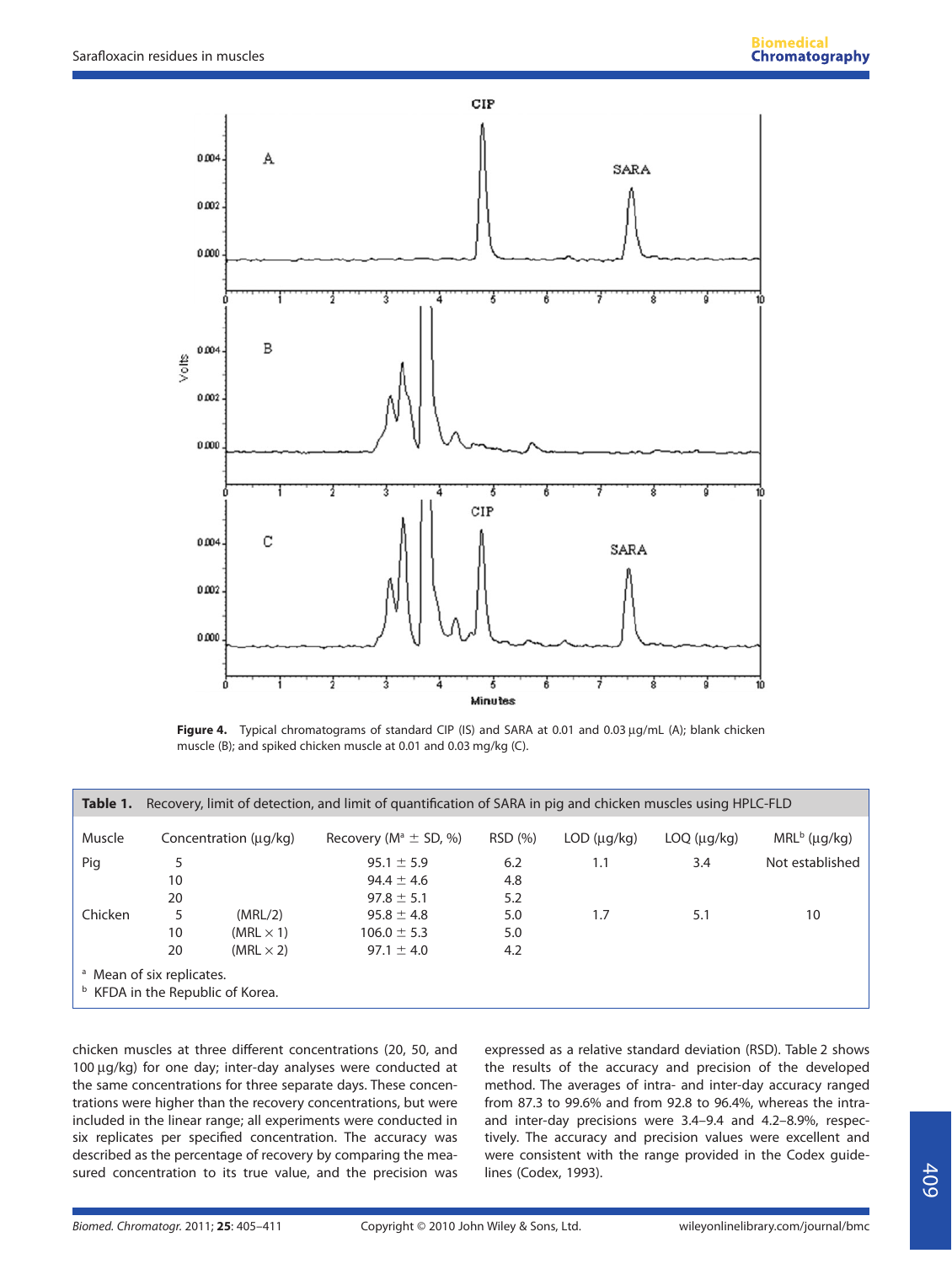| Table 2. | Intra-day and inter-day accuracy and precision of SARA in pig and chicken muscles |                                       |              |         |  |  |  |  |  |
|----------|-----------------------------------------------------------------------------------|---------------------------------------|--------------|---------|--|--|--|--|--|
| Muscle   | Concentration $(\mu q/kg)$                                                        | Mean calculated concentration (µg/kg) | Accuracy (%) | RSD (%) |  |  |  |  |  |
| Pig      | Intra-day precision and accuracy ( $n = 6$ )                                      |                                       |              |         |  |  |  |  |  |
|          | 20                                                                                | 19.1                                  | 95.6         | 4.9     |  |  |  |  |  |
|          | 50                                                                                | 49.8                                  | 99.6         | 3.4     |  |  |  |  |  |
|          | 100                                                                               | 90.3                                  | 90.3         | 5.2     |  |  |  |  |  |
|          | Inter-day precision and accuracy ( $n = 18$ )                                     |                                       |              |         |  |  |  |  |  |
|          | 20                                                                                | 19.2                                  | 96.0         | 5.1     |  |  |  |  |  |
|          | 50                                                                                | 48.2                                  | 96.4         | 6.4     |  |  |  |  |  |
|          | 100                                                                               | 92.8                                  | 92.8         | 4.2     |  |  |  |  |  |
| Chicken  | Intra-day precision and accuracy ( $n = 6$ )                                      |                                       |              |         |  |  |  |  |  |
|          | 20                                                                                | 17.8                                  | 88.9         | 9.4     |  |  |  |  |  |
|          | 50                                                                                | 43.6                                  | 87.3         | 4.6     |  |  |  |  |  |
|          | 100                                                                               | 89.0                                  | 89.0         | 5.4     |  |  |  |  |  |
|          | Inter-day precision and accuracy ( $n = 18$ )                                     |                                       |              |         |  |  |  |  |  |
|          | 20                                                                                | 18.9                                  | 94.3         | 8.9     |  |  |  |  |  |
|          | 50                                                                                | 47.1                                  | 94.2         | 7.9     |  |  |  |  |  |
|          | 100                                                                               | 95.1                                  | 95.1         | 7.3     |  |  |  |  |  |

#### **Applicability to Market Samples**

The method developed herein was applied to evaluate SARA in market-obtained pig and chicken muscles that were purchased from the six major cities in the Republic of Korea. All determination processes were conducted in triplicate, but no SARA residue was detected in any of the samples.

# **Conclusion**

A method for the determination of SARA residues using HPLC-FLD was developed in this study, using pig and chicken muscles. This method, interestingly, achieved excellent validation results using MeCN bufferized with 1% orthophosphoric acid and 0.2 M  $MgCl<sub>2</sub>$ , and *n*-hexane cleanup. *n*-Hexane cleanup obviated the need for other preparative columns or SPE cartridges without sacrificing high recovery levels, and resulted in a quick, effective and economic cleanup procedure. Since the developed method not only fulfills all the criteria required for validation according to the Codex guidelines but is also simple and cost-effective, this method may prove to be a useful regulatory and routine analytical method for SARA in pig and chicken muscles.

# **Acknowledgements**

This study was financially supported by the Korea Food and Drug Administration (grant no. 07052 GITASA 828), Republic of Korea.

# **References**

- Bailac S, Barrón D and Barbosa J. New extraction procedure to improve the determination of quinolones in poultry muscle by liquid chromatography with ultraviolet and mass spectrometric detection. Analytica Chimica Acta 2006; **580**: 163–169.
- Barrón D, Jiménez-Lozano E, Bailac S and Barbosa J. Determination of difloxacin and sarafloxacin in chicken muscle using solid-phase extraction and capillary electrophoresis. Journal of Chromatography B 2002; **767**: 313–319.
- Christodoulou EA, Samanidou VF and Papadoyannis IN. Validation of an HPLC-UV method according to the European Union Decision 2002/ 657/EC for the simultaneous determination of 10 quinolones in chicken muscle and egg yolk. Journal of Chromatography B 2007; **859**: 246–255.
- Chu PS, Wang RC and Chu HV. Liquid chromatographic determination of fluoroquinolones in egg albumen and egg yolk of laying hens using fluorometric detection. Journal of Agricultural and Food Chemistry 2002; **50**: 4452–4455.
- Clemente M, Hermo MP, Barrón D and Barbosa J. Confirmatory and quantitative analysis using experimental design for the extraction and liquid chromatography–UV, liquid chromatography–mass spectrometry and liquid chromatography–mass spectrometry/mass spectrometry determination of quinolones in turkey muscle. Journal of Chromatography A 2006; **1135**: 170–178.
- Codex. Codex Guidelines for the Establishment of a Regulatory Programme for Control of Veterinary Drug Residues in Foods, CAC/GL 16, 1993. Available from: http://www.euro.who.int/docment/fos/convet\_e.pdf
- Codex of Federal Regulations. Title 21. Part 522—Implantation of Injectable Doses from New Drugs. Sec. 520.2095, Sarafloxacin Solution for Injection and Part 520—Oral Dosage from New Drugs. Sec. 520.2095, Sarafloxacin Soluble Powder. US Government Printing Office: Washington, DC, 1997.
- Garcia MA, Solans C, Aramayona JJ, Rueda S and Bregante MA. Simultaneous determination of difloxacin and its primary metabolite sarafloxacin in rabbit plasma. Chromatographia 2000; **51**: 487–490.
- Hermo MP, Barrón D and Barbosa J. Determination of residues of quinolones in pig muscle comparative study of classical and microwave extraction techniques. Analytica Chimica Acta 2005; **539**: 77–82.
- Holtzapple CK, Buckley SA and Stanker LH. Immunosorbents coupled on-line with liquid chromatography for the determination of fluoroquinolones in chicken liver. Journal of Agricultural and Food Chemistry 1999; **47**: 2963–2968.
- ICH. ICH Harmonised Tripartite Guideline, Q2B. Validation of Analytical Procedures: Methodology, 1996.
- Kaufmann A, Butcher P, Maden K and Widmer M. Quantitative multiresidue method for about 100 veterinary drugs in different meat matrices by sub 2-µm particulate high-performance liquid chromatography coupled to time of flight mass spectrometry. Journal of Chromatography A 2008; **1194**: 66–79.
- Marazuela MD and Moreno-Bondi MC. Multiresidue determination of fluoroquinolones in milk by column liquid chromatography with fluorescence and ultraviolet absorbance detection. Journal of Chromatography A 2004; **1034**: 25–32.
- Nochetto CB, Reimschuessel R, Gieseker C, Cheely C-S and Carson MC. Determination of tricaine residues in fish by liquid chromatography. Journal of AOAC International 2009; **92**: 1241–1247.
- Posyniak A, Zmudzki J, Semeniuk S, Niedzielska J and Ellis R. Determination of fluoroquinolones residues in animal tissues by liquid chromatography. Biomedical Chromatography 1999; **13**: 279–285.
- Ramos M, Aranda A, Garcia E, Reuvers T and Hooghuis H. Simple and sensitive determination of five quinolones in food by liquid chromatography with fluorescence detection. Journal of Chromatography B 2003; **789**: 373–381.